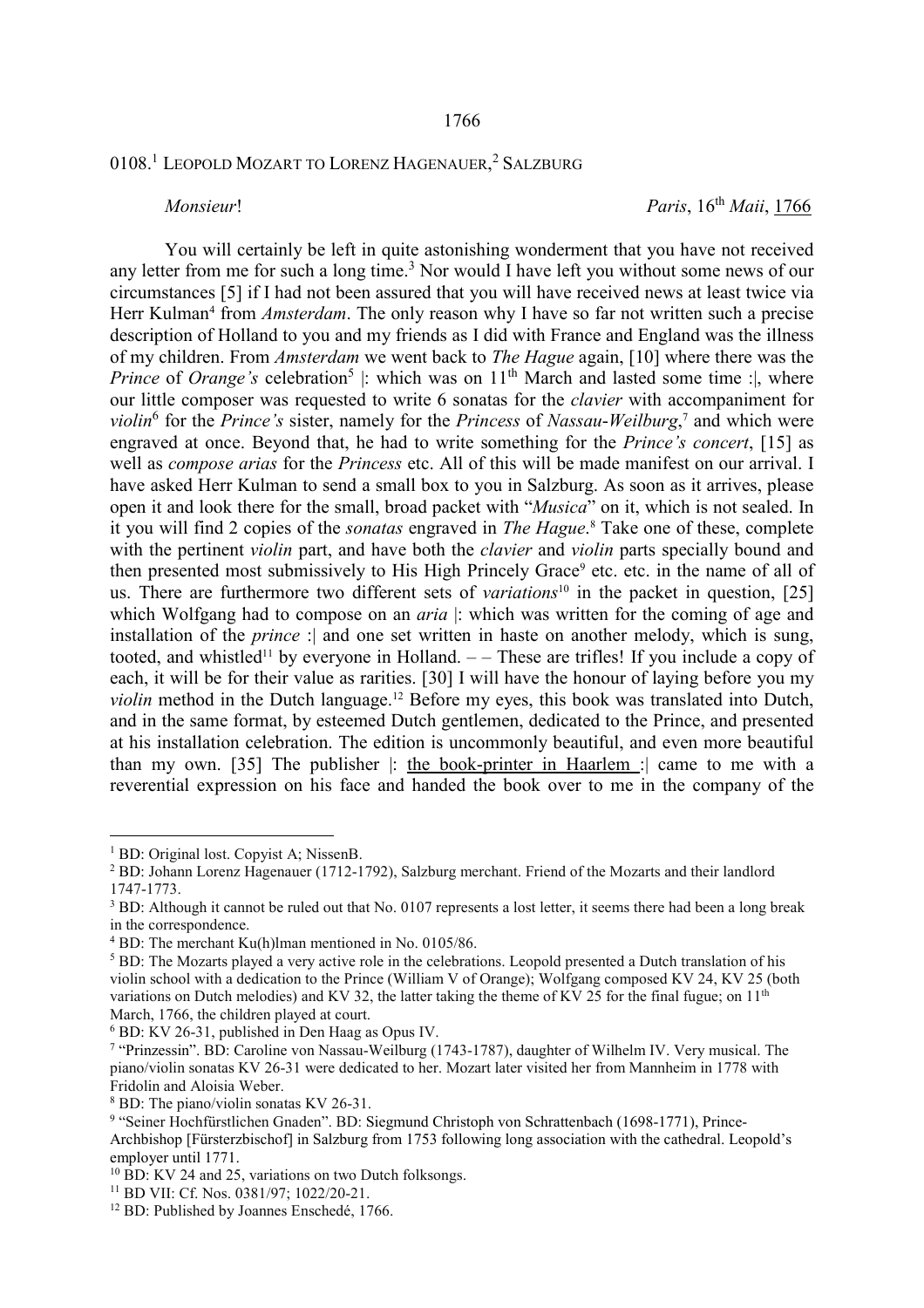*organist*, who invited our Wolfgang to play on Haarlem's large and so famous *organ*, which then took place the following morning between 10 and 11 o'clock.

 It is a splendidly beautiful construction of 68 registers. N.B. all in tin, for wood does not last long in this damp country.<sup>13</sup> [40]

 It would be too much of a digression to describe our journey from Holland by way of *Amsterdam*, *Utrecht*, *Rotterdam*, over the *Maas*, then over an arm of the sea by *Mordyk*<sup>14</sup> to *Antwerp*. It would be even more impossible to describe the present depressed state of the once very major trading town *Antwerp* and to go into the reasons for this. [45] We shall speak of this when we meet. We went via *Mechel*[*e*]*n*, where we visited our old acquaintance, the eminent Archbishop there, and on to *Brussels*, where we rested for only one day, leaving there with the post at 9 o'clock in the morning and reaching *Valenciennes* at half past 7 in the evening. [50] In *Brussels* we took a little lace for our needs, and in *Valenciennes* we took some *batiste* or *cambric* linen cloth with us for our use, namely one piece plain and one piece flowered. In *Valenciennes* I saw the ornately-worked clock at the town hall, and in *Cambrai* I looked at the tomb of the great *Fénélon*<sup>15</sup> and the column with the marble bust. [55] He made himself immortal with his *Télémaque*, his book on the Education of Daughters, his Dialogues of the Dead, his Fables and other spiritual and secular writings. Then we proceeded without stopping to *Paris*, where we have taken the accommodation reserved for us by our friend *Msr*. *Grimm*.<sup>16</sup> How our lodgings are, and what it costs, [60] I will save for a verbal account.  $---$ 

 I would ask you to reply to me immediately upon receipt of this letter, so that I still get your letter before our departure. Please address it:

*À Msr. Mozart, chez Msr: Grimm Secretaire des commandements de Msgr. le Duc d'Orleans, Rue Neuve de Luxembourg*. [65]

*à* 

## *Paris*

 We found our baggage here in good condition, God be praised, and, since we once again have to go dressed in black here,<sup>17</sup> one sees how much my children have grown.<sup>18</sup> [70] We are all well, unending thanks be to God, and commend ourselves from the heart to your dear wife and all who belong to you and to all our good friends. No-one in Salzburg will recognise Wolfgangerl at first glance anymore. We have been away for a good stretch of time now, and he has meanwhile seen and got to know many 1000s of people. [75] From here I will send a large chest and then a somewhat smaller one and, almost certainly, a small box as well. Beside my daily tasks, getting all these things in order is yet another burden. Only those who has gone through it can know this. We are taking with us, in addition to all this, our large chest, a small one as well, [80] then a large coat-bag and 2 seat trunks, besides having the boot full of baggage. We reached here one day after the beheading of *Msr*. *de Lally*, former *viceroy* in *Pondichéry*. <sup>19</sup> You will probably have read about the whole matter in the

 $\overline{a}$ 

<sup>&</sup>lt;sup>13</sup> BD: Not accurate, for the organ builder Friederichs later replaced some tin pipes by wooden ones.

<sup>14</sup> BD: Moerdijk, cf. No. 0102/82.

<sup>&</sup>lt;sup>15</sup> BD: De la Mothe-Fénélon (1651-1715), Archbishop of Cambrai and tutor to the grandchildren of Louis XIV.

<sup>&</sup>lt;sup>16</sup> BD: Friedrich Melchior von Grimm (1723-1807), who had accommodated them at the end of their first stay in Paris. 1748 private secretary to the Saxon Graf Friese, with whom he moved to Paris, where he was in contact with the Encyclopaedists. Subsequently employed by the Crown Prince of Saxony-Gotha as personal reader; he then entered the service of the Duke of Orleans; represented the Imperial city of Frankfurt in Paris; ambassador to Saxony-Gotha; in 1795 he returned to the court in Saxony-Gotha with the title of minister of the Russian court. Various publications, one of which, in 1763, mentioned the Mozart children. He initially supported them, but his relationship with Mozart broke down in 1778 during the latter's stay in Paris.

 $17$  Presumably there had been a death in the Royal family. Leopold had already had to have black clothes made during the first stay in Paris; now they no longer fit well.

<sup>&</sup>lt;sup>18</sup> BD: Grimm and Beda write that Mozart had hardly grown during the journey.

<sup>&</sup>lt;sup>19</sup> BD: French possessions in India. Thomas-Arthur, Comte de Lally (1702-1766) was declared a traitor after a military defeat there.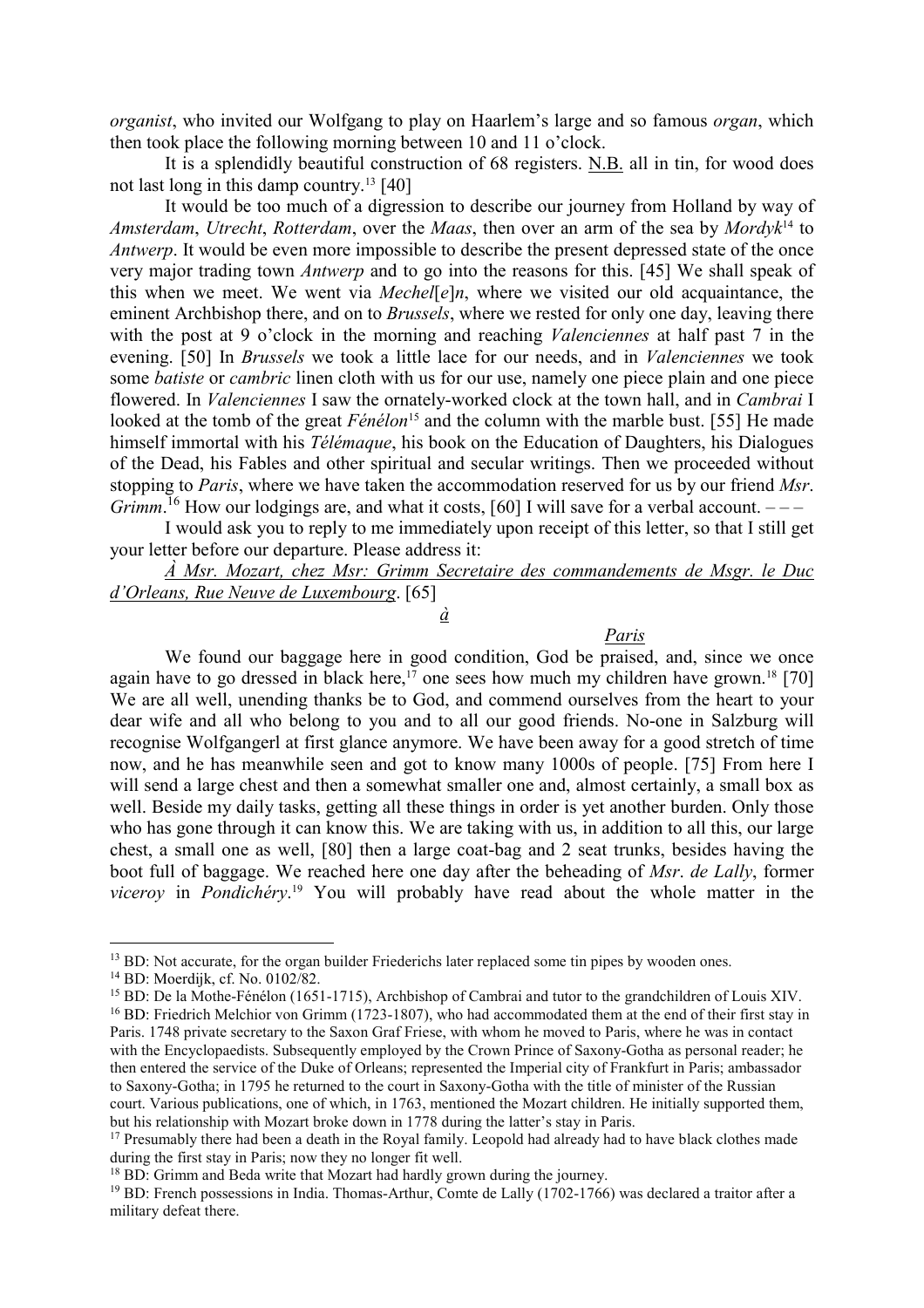newspapers. My dearest Herr Hagenauer! We met a Salzburg man<sup>20</sup> in *Amsterdam* who became a *Calvinist* due to certain circumstances. [85] I wished for nothing more dearly than to bring him back onto a better path. I spared myself no pains. That took me back to *Amsterdam* again. That kept me in Holland longer. And perhaps I would have achieved my goal, only there was one thing standing in the way. Do not bother thinking about it: you could not guess who it is, [90] even though you knew him during his time there and still know all his relatives. It is too long ago! I will not name him as long as I still have a some spark of hope. Great God! What confusion he was in when he left us! The most bitter tears prevented him from speaking. How many restless hours burdened with thought this person has caused me! [95] These are the fruits when they persuade young people to choose an estate which is contrary to their calling. Sorry consequences!  $-$  By so many examples which I have encountered on my travels I have been confirmed in my steadfastly-held opinion that it is very noxious, indeed a business of pure soul-selling, to make young people take vows in an order before their 25<sup>th</sup> birthday. [100] If the highest church leader and all prelates of the church |: I do not mean the prelates of the monasteries :| wandered through England, Holland and Switzerland etc. and were informed in detail about everything, they would not lose a day in postponing the taking of vows in orders to the 25<sup>th</sup> year of age. England, and Holland in particular, [105] are teeming with unhappy people of this kind. I will count out a crowd of them to you on my fingers, and you should not imagine that they are all dissolute fellows. Oh, I know many who are unmarried, who have not even changed their religion, and who lead a most edifying life in every way. It is impossible to write of the matter exactly as it is. [110] I will have to save it for our personal conversing. My heart bleeds every time I think about things like this. Why not, then, fix it at 25 years of age?: because a number of rich candidates or a many a good person would in the meantime examine their calling better and recognise that they, one with his money and the other with his clever head, are of more use not to a [115] dead body but to a living, general state, and would fulfil their callings better. Do not take my fervour the wrong way. I love people and their peace, and my heart is oppressed when I see a person who is to spend his whole lifetime miserable and burdened and, in addition, even has to expect an unhappy eternity. Let us speak of something else! [120]

Did Herr Otto<sup>21</sup> in Frankfurt never pay anything via Herr Waller?<sup>22</sup> I must now seek to collect everything bit by bit, from Frankfurt, from Nuremberg, from Augsburg, *London*, *Paris* etc., so that I get everything into order. *À propos*, has esteemed godfather *P*. <sup>23</sup> in the meantime already sent in the half-dozen silver knifes, spoons and forks? [125] No! No! But he will no doubt have it all ready so as to greet us with it on our arrival. He cannot be anything other than very touched to have held such children, who are causing such a stir in the world, at Holy Baptism. I have bought various things for our use, but as far as what is mentioned above is concerned, [130] I was relying entirely on the promise of our godfather. Give him our *compliments*! You are completely amazed at this utterance of mine, so absolutely contrary to my usual character, aren't you? But just reflect: I am coming back direct from Holland! Everyone takes something with him from each country, and one learns nothing better in Holland than serving one's own interests. [135] Now, you might also like to know when we intend to reach Salzburg? If it had gone according to our ideas, we would have been home long ago. And now that we are in *Paris* it seems to us, measured by the proportions of our previous journeys, as if we are already half-way home. You are right that we are staying here

 $\overline{a}$ <sup>20</sup> BD: Father Vincenzo Castiglione, cf. No. 0105/75. Cf. Leopold's attempts to convert Sipurtino in No. 0092/107 ff.

<sup>&</sup>lt;sup>21</sup> BD: David Otto, organist of the Church of the Discalced Carmelites in Frankfurt. Cf. No. 0065/15 and the sale of copies of Leopold's violin school.

 $22$  BD: Probably Andreas Waller († 1797), spice merchant, married into the Haffner family.

<sup>&</sup>lt;sup>23</sup> BD: Johann Gottlieb Pergmayr (1709-1787), merchant and city councillor in Salzburg. Godfather of Wolfgang and of the elder, deceased brothers Johann Leopold Joachim and Johann Karl Amadeus.